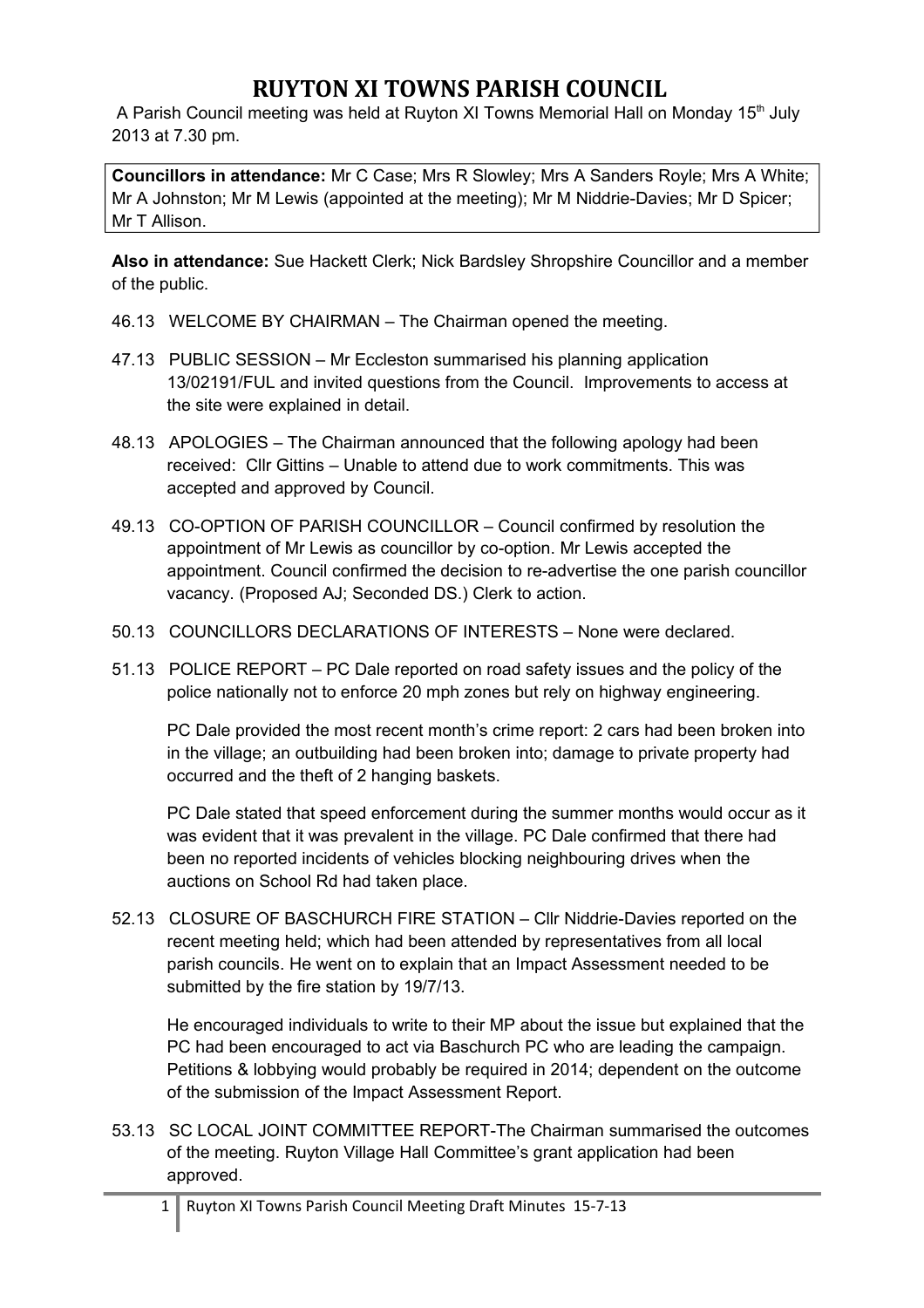54.13 SHROPSHIRE COUNCILLOR REPORT – Cllr Nick Bardsley reported that the 2 Birch Grove planning applications heard by the SC Planning Committee were largely upheld as the views of the Parish Council and community had been taken on board. (One application had been rejected and the remaining one was deferred.)

Parish Plan Kinnerley has a successful Neighbourhood Plan financed by a £16,000 grant. Ruyton would be unable to do this but could possibly seek LJC monies to assist a collection of parish councils. Council stated that they would be interested in such a scheme.

Cllr Bardsley confirmed he had taken part in the Local Walk About in the village.

55.13 CONFIRMATION & ACCEPTANCE OF PREVIOUS MEETING MINUTES: The Parish Council confirmed by resolution the accuracy of the draft minutes of the parish council meeting held on 10/6/13 and instructed the Chairman to sign them as accurate.

### 56.13 PLANNING MATTERS

a. Council considered the following planning applications:

Reference: 13/02191/FUL (validated: 06/06/2013) Address: Barncroft Nurseries , Olden Lane, Ruyton Xi Towns Proposal: Change of use of land to outdoor caravan storage facility including the removal of existing polytunnels.

Council unanimously agreed to support the application on the grounds of being advantageous to tourism and the local economy. (Proposed: CC; Seconded AJ.)

Reference: 13/02617/FUL (validated: 02/07/2013) Address: Admiral Benbow, Church Street, Ruyton Xi Towns Proposal: Renewal of extant planning permission Ref: 10/01891/FUL for the erection of a detached bungalow

Council remarked on the lack of progress on the application which had been originally submitted in 2002; and had been renewed at regular intervals over the last 11 years 2007, 2010. The Council made no further comments. (Proposed CC Seconded AJ)

Reference: 13/02560/CPL (validated: 28/06/2013) Address: Collinswood, Low Bank Farm, Ruyton Xi Towns, Shrewsbury Proposal: Application for Lawful Development Certiificate for the proposed siting of a transportable log cabin to be used as ancillary accommodation

Council noted the application and that comments were not required.

b. Council to be informed of SC planning application decisions made recently:

Reference: 13/01103/FUL & 13/1104/LBC (validated: 25/03/2013) Address: Bridge Inn, Brownhill, Ruyton Xi Towns, Shrewsbury Proposal: Erection of a single storey extension and first floor extension to rear elevation (amended description) SC Decision: Grant Permission.

c. Parish Plan Steering Group – The Chairman summarised the outcome of the AGM and commented that few residents had attended.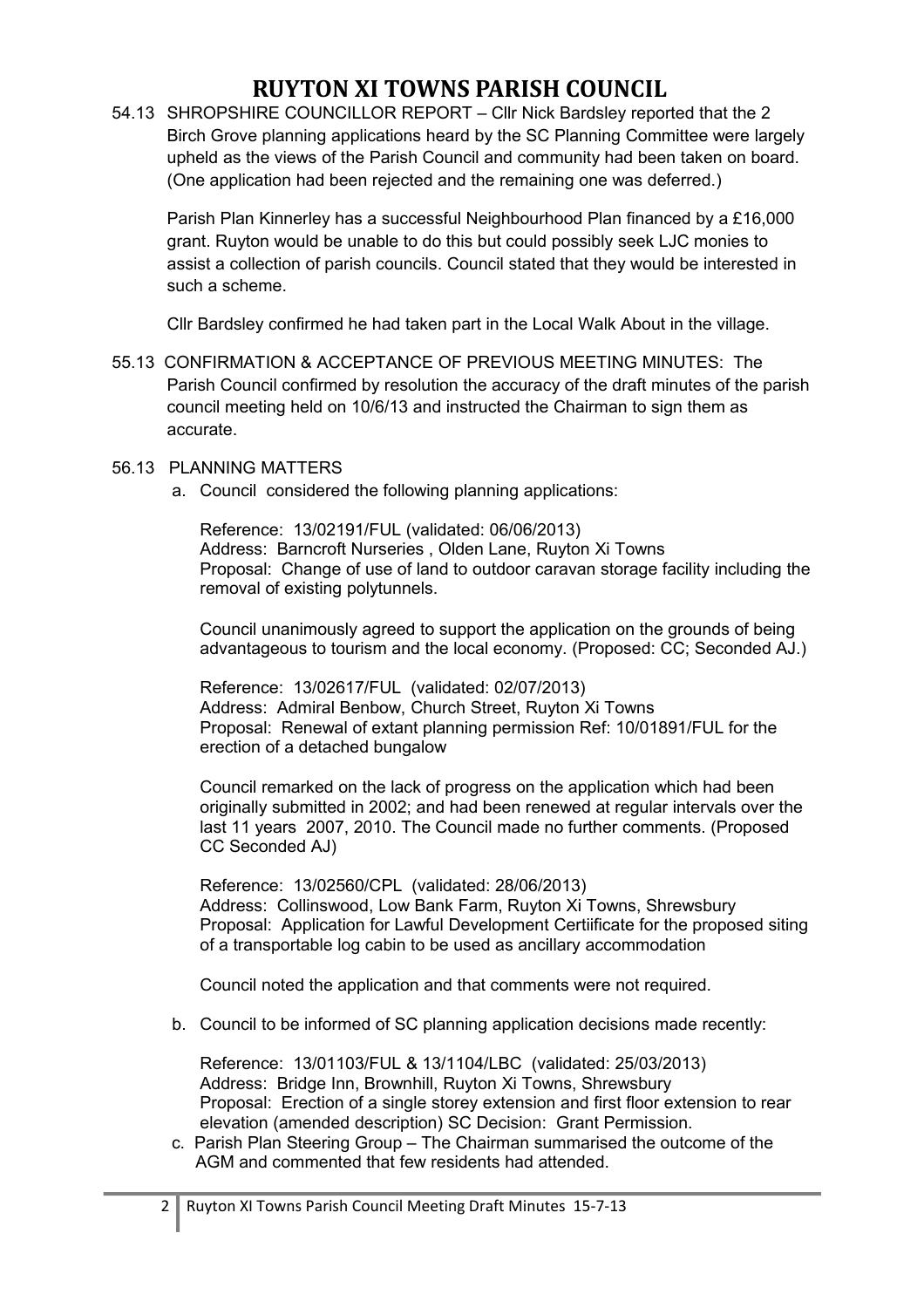### 57.13 LOCAL REPORTS

- a. Oswestry Area Com 25/6/13 Cllr Case & Cllr Niddrie-Davies reported that he had found the meeting interesting and Cllr Case had been reappointed as SALC Exec representative.
- b. SC Planning Training Session Councillors Niddrie-Davies & Sanders-Royle stated that they found the training session very disappointing.
- c. Parish Newsletter The Chairman informed the Council that he had a draft newsletter and would be distributing hard copies via the Village Post Office.
- d. SALC The Chairman updated the Council on events and meetings he had attended.
- e. Nesscliffe Advisory Group Cllr Slowley reported that the group would next meet on Wednesday 24<sup>th</sup> July at 6.30pm. It was agreed that Gareth Parry should be thanked by the Council for his commitment to the area as he was relocating to a new area. Clerk to action.
- f. The Chairman announced that the Primary School's Headteacher Sandra Irish was retiring after having spent 20 years at the school. It was agreed that the Council would officially express its thanks for her commitment to the school and young people of the parish. Clerk to action.
- 56.13 HIGHWAYS & FOOTWAY LIGHTING The following was reported:
	- a. Belisha beacon still not working School side. Action Clerk to follow up.
		- b. Council agreed to tidy Church Bank as reported by Cllr White and regularly maintain additional area of grass verge/bank at Birch Grove as highlighted by Mrs Walton. Action Clerk to send thank you to Mrs Walton & neighbours for maintaining the bank for so long. Contractor to be advised.

#### 57.13 SC CONSULTATIONS

- a. SC Safer Roads Consultation Council confirmed in retrospect the detailed submission made see Appendix B.
- b. SC SAMDev Consultation Council made no comment in respect of the Oswestry Plan page devoted to Ruyton XI Towns however a comment was to be submitted in respect of Gobowen. Action Chairman to devise and circulate for approval before Clerk submitted to SC.
- 58.13 FINANCE
	- a. Council resolved without dissent to authorise the payment of the following; instructing Cllrs Lewis and Case to check supporting paperwork and sign the cheques raised:

| Chq No | Pavee           | Description                                 |        |
|--------|-----------------|---------------------------------------------|--------|
| 606    | Post Office Ltd | First quarter tax and NI                    | 430.23 |
| 607    | V & W Electrics | April St lighting maintenance               | 125.23 |
| 608    | D E Peate       | April, May, June Village Maintenance        | 419.00 |
| 609    | <b>SALC</b>     | Planning Training Course (2 delegates)      | 40.00  |
| 610    | *Baschurch PC   | <b>Grant towards Baschurch Fire Station</b> | 100.00 |
|        |                 | Campaign – promotion of loss of service     |        |
|        |                 | locally (Power LGA 1972 s137 s1)            |        |

(\* Proposed CC; Seconded AJ; Cllr RS abstained re chq 610.)

- b. Clerk provided a Treasury report as at 30-6-2013. The bank statement balance as at 28/6/13 £44,625.62. Monthly interest earned £9.15. The Clerk's salary payment (SO) made on 20/6/13 was confirmed as accurate per the bank statement by the Chairman.
- c. Cllr Niddrie-Davies agreed to independently check and report on the Bank reconciliation as at 30-6-2013, (which had been prepared by the Clerk) at the September meeting.